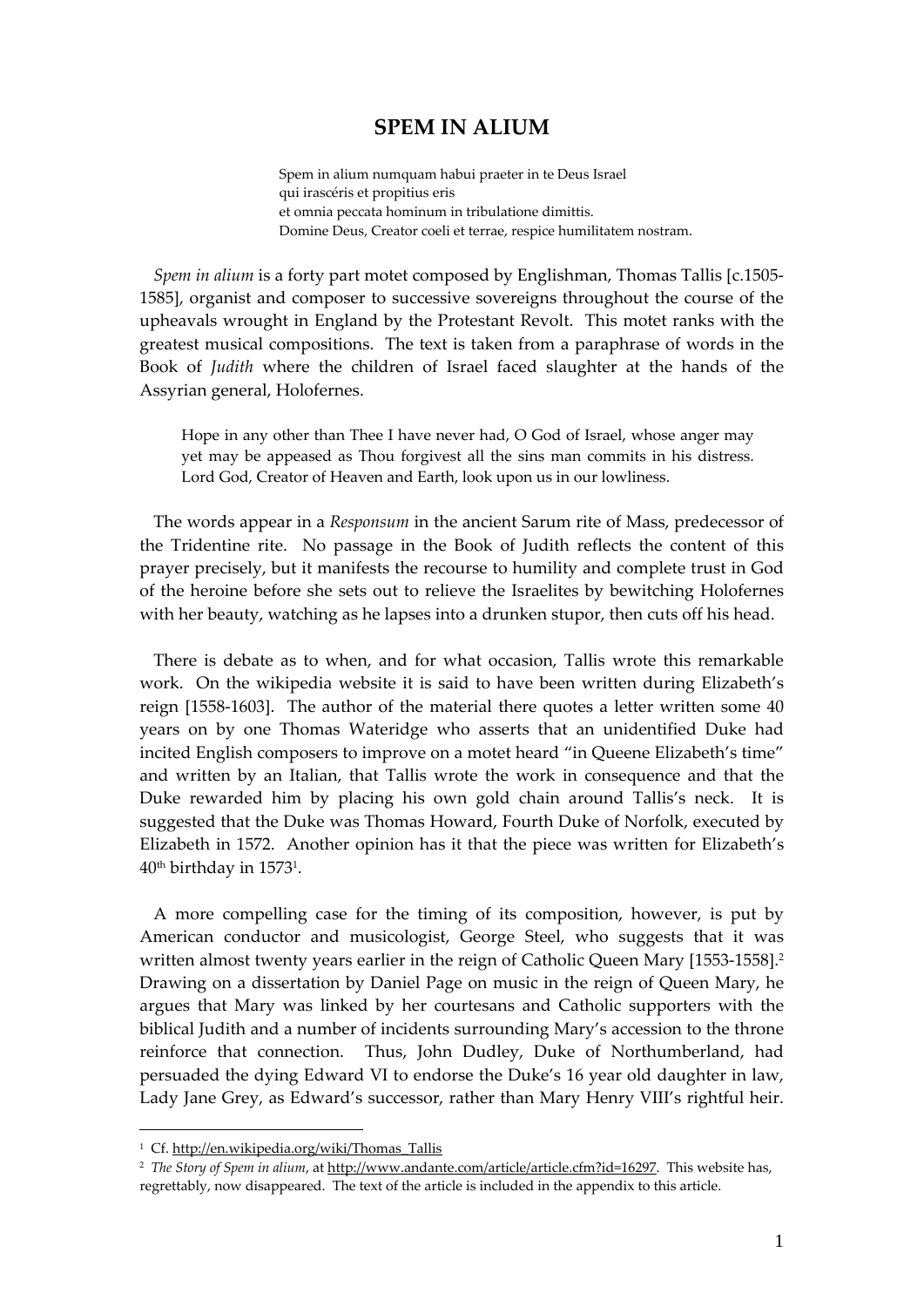Lady Jane was the granddaughter of Henry VIII's late sister, Mary, and Northumberland had arranged her marriage to his son, Guildford, just months prior to Edward's death on July 6<sup>th</sup>. Northumberland had Lady Jane proclaimed Queen on 10<sup>th</sup> July. She reigned just nine days. Mary, surrounded by her Catholic supporters, rode into London from the north and claimed the throne. She had the treacherous Northumberland beheaded and thus, in a similar manner to Judith, secured her victimised Catholic people against the Protestant tyranny.

There are a number of extrinsic matters which serve to confirm Steel's view. First, the Book of Judith is one of the deutero‐canonical books of the Bible, that is, the books written after the time of Esdras, or outside Israel, or in a language other than Hebrew3. Luther, following a theory of his Jewish contemporary, Elias Levita, (that the canon of the Hebrew Bible was completed and closed by 'the men of the Great Synagogue' over which Esdras was said to have presided) rejected the authenticity of these books of the Bible, as he rejected the authority of the Catholic Church which had established the canon of sacred scripture 1,000 years before. Luthers' Bible of 1534 placed the deutero‐canonical books in an appendix and described them as 'apocrypha'.

The English priest, Myles Coverdale, an associate of William Tyndale, omitted the deutero‐canonical books in an English version of the Bible he produced in 1535. Thomas Cromwell employed Coverdale in the production of his 'Great Bible' (also known as the Cranmer Bible) published in 1539 and authorised by Henry VIII which, it seems, included the deutero‐canonical books as 'apocrypha'. This bible remained the official text in Anglican churches until 1568 when it was replaced by the Bishops' Bible, edited by Matthew Parker, Archbishop of Canterbury.4 It is not known whether the Bishops' Bible also excluded the deutero-canonical books, but the King James (Authorised) Bible issued in 1611, which did exclude them, is said to have been based on the Bishops' Bible.

With Elizabeth's accession to the throne came a growing puritanism. This, as the author of the wikipedia material rightly remarks, discouraged the use of polyphony in the liturgy. By the Acts of Uniformity and of Supremacy passed in 1559, Elizabeth undid the good that Mary had achieved in repealing the nonsensical assertion of religious supremacy of her father and abolished the Roman liturgy. It would seem unlikely in the extreme, then, that the singing in public of any motet which drew on words adapted from the Book of Judith, and drawn from the Roman liturgy, would have been tolerated during the reign of Elizabeth.

1

<sup>&</sup>lt;sup>3</sup> The deutero-canonical books are Tobias, Judith, Baruch (with the letter of Jeremias), Wisdom, Sirach (Ecclesiasticus), I and II Machabees, parts of Esther (chapters 10‐16) and of Daniel (Chapter 3 vv. 24‐90, and chapters 13 and 14). They are 'apochryphal' only to minds infected with the Protestant virus.

<sup>4</sup> The material in this paragraph has been gathered from Cornelius Hagerty CSC, *The Authenticity of the Sacred Scripture*s, Lumen Christi, Houston, 1969; under the title, *Versions of the Bible*, in the Catholic Encyclopaedia at http://www.newadvent.org/cathen/15367a.htm#english; and on the wikipedia website, http://en.wikipedia.org/wiki/Great\_Bible#\_note-ash,\_http://en.wikipedia.org/wiki/Bishops%27\_Bible.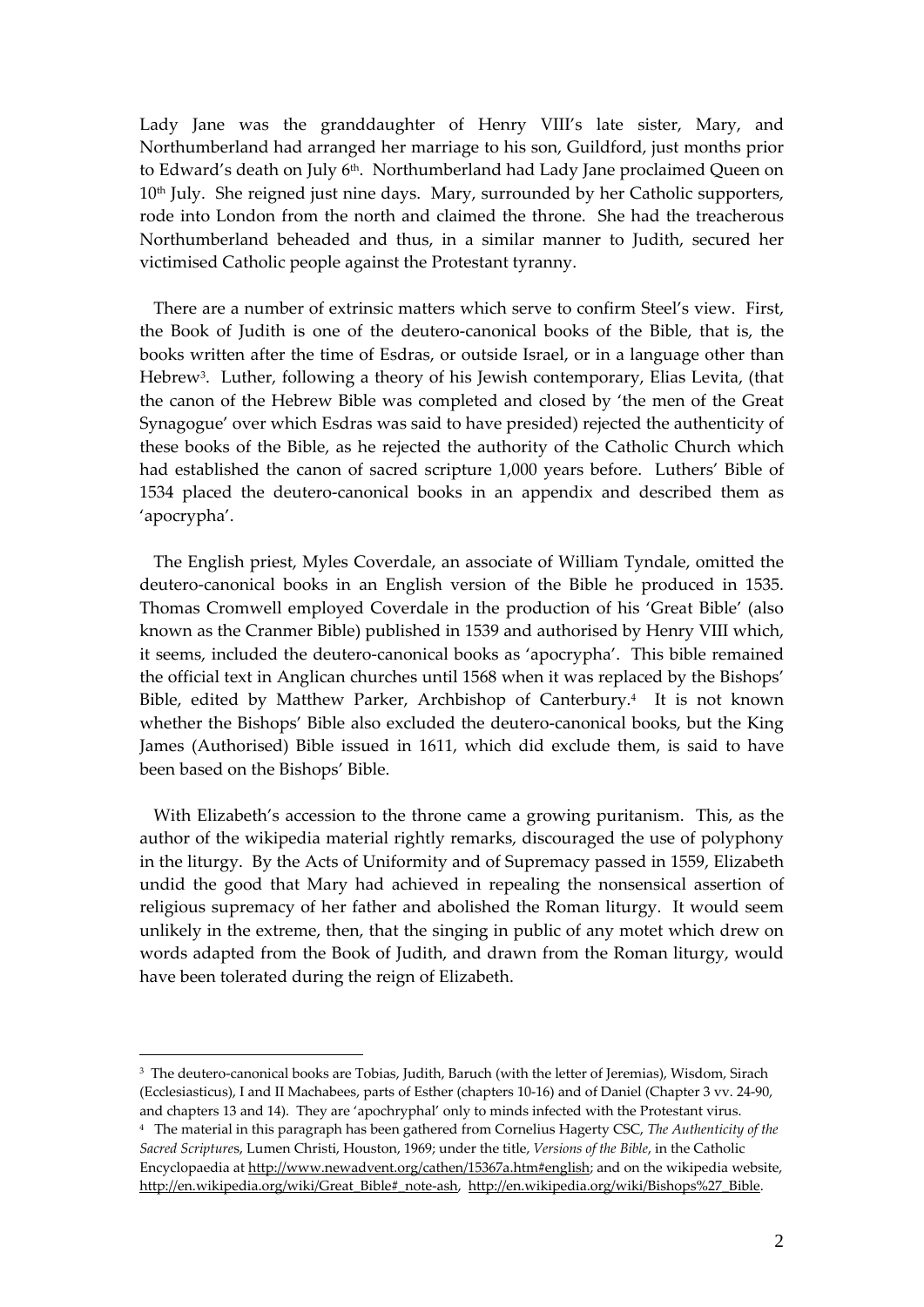Again, the contrafactum (literally, 'a setting in opposition'), the displacement of the majestic words to which the motet was set, in favour of others in dedication of the investiture of Henry Frederick, Prince of Wales, in 1610, appears to slight the provenance of its composition by stealing the polyphony at the expense of the text.

Further, if Wateridge's report is as unworthy of reliance as George Steel has suggested, it may yet contain a partial truth. The *Duke* he refers to as investing Thomas Tallis with his own gold chain, may have been Thomas Howard, the *Third* Duke of Norfolk, grandfather of the Fourth Duke, and contemporary of Sir Thomas More. The Third Duke of Norfolk was charged with treason, stripped of his title and imprisoned in the Tower by Henry VIII in December 1546. He was due to be executed on 29<sup>th</sup> January 1547 but Henry died the previous day. The closing 'voice over' in the film version of Robert Bolt's play about Sir Thomas More, *A Man for All Seasons,* refers to the Duke's narrow squeak with the headsman. He remained in prison during the short reign of Edward VI but was released, and had his title restored, on Queen Mary's accession in 1553. He led the forces that put down the rebellion of Sir Thomas Wyatt against Mary in 1554. He died on  $25<sup>th</sup>$  August of the same year.

Catholics have, at least implicitly, always understood the sleight of hand that Protestantism works. It is the rejection of God in disguise. It rejects his Church: it rejects his authority. It pretends to be of God, but it is not. With this in mind, the force of the prayer which is the setting for the motet is manifest.

Thomas Tallis remained a Catholic all his life, composing and performing for each of the sovereigns from Henry to Elizabeth, avoiding the religious controversies that raged round him. *Spem in alium* is a majestic monument to the endurance of his Catholic faith.

Michael Baker 1st January, 2011—*Solemnity of the Mother of God*

### *APPENDIX*

\_\_\_\_\_\_\_\_\_\_\_\_\_\_\_\_\_\_\_\_\_\_\_\_\_\_\_\_\_\_\_\_\_\_\_\_\_

## **The Story of Spem in alium**

by George Steel

A look at the possible origins of—and the myth surrounding—the legendary motet for 40 voices by Thomas Tallis.

*In Queene Elizabeths time there was a songe sent into England of 30 parts (whence the Italians obteyned the name to be called the Apices of the world) which beeinge songe mad[e] a heavenly Harmony. The Duke of \_\_\_\_\_\_ bearing a great love to Musicke asked whether none of our English*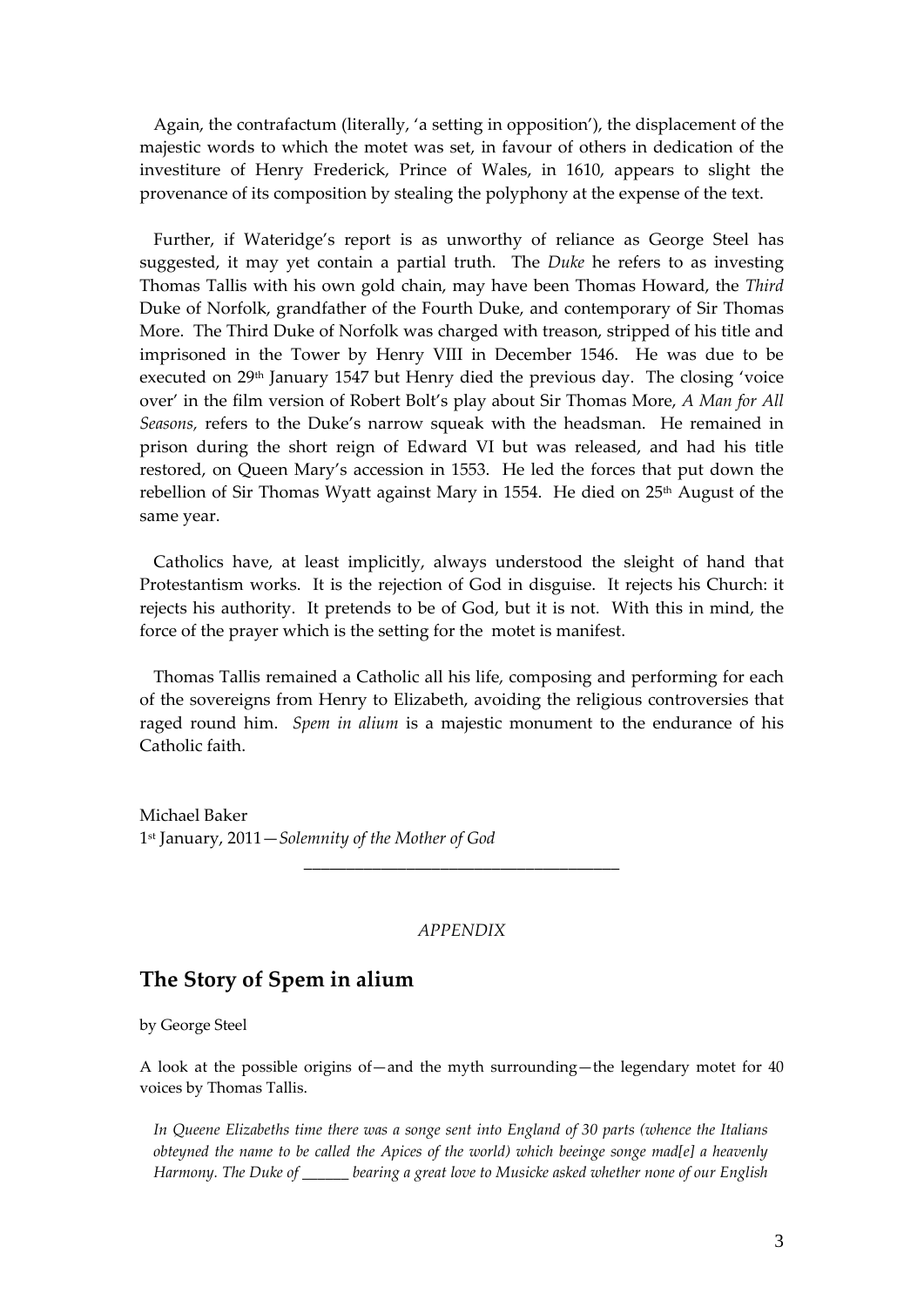men could sett as good a songe, & Tallice beinge very skillfull was felt to try whether he would *undertake the Matter, which he did and mad[e] one of 40 p[ar]ts which was songe in the longe gallery at Arundell house which so farre surpassed the other th[a]t the Duke hearinge of the songe* tooke his chayne of gold from of his necke  $\mathcal S$  putt yt about Tallice his necke  $\mathcal S$  gave yt him.

So goes the story of *Spem in alium*, the motet for 40 voices by Thomas Tallis whose very mention has inspired awe in generations of choral singers. The performance of this sumptuous masterpiece by the Tallis Scholars and friends in New York on 16 and 17 March 2002, will do more than mark the culmination of the Miller Theater's "Mary Triumphant" series. It will also serve as an excellent case in point for the series' central thesis: that the reign of England's Queen Mary Tudor, far from being the dark period of cruel and chaotic misrule traditionally portrayed in English history, saw any number of magnificent cultural achievements, particularly in the realm of sacred music—that many of the masterpieces of Tudor‐era church music that were traditionally ascribed to the reigns of Elizabeth I or Henry VIII were more likely the fruits of the Catholic restoration under Mary.

#### *Caveat lector*

The anecdote above comes from a letter written in 1611 by Thomas Wateridge, a law student, and was brought to modern attention in a 1982 article in the journal *Early Music* by Denis Stevens, the eminent English musicologist. Stevens nursed a hunch that Tallis could not have written this work for 40 voices *sui generis,* but rather must have modeled his work on the work of Alessandro Striggio, who had written a work for forty voices, *Ecce beatam lucem*, in 1561. Stevens takes '30' in the letter to be a misprint for '40', and thus sees Wateridge's letter as evidence that "the work could only have been Striggio's motet" though neither the title nor the composer is mentioned. (Interestingly, no one has proposed that the influence might have traveled the other way, from Tallis to Striggio.) Stevens then reasons that Tallis could only have known Striggio's 40‐voice work after the latter came to London in 1567 (although there is no record of a meeting with Tallis, or of a performance of *Ecce beatam lucem).* Thus, reasons Stevens, Tallis must have written *Spem in alium* after 1567—and thus during Elizabethʹs reign.

However good a story the young law student's account makes, it seems clear in hindsight that Stevens overreached in his reasoning, pushing harder for a connection with Striggio than this letter alone can support.

There is no musical or textual evidence, aside from the extraordinary number of voices involved, to suggest a connection between the two motets. Striggioʹs work is for ten four‐part choirs; Tallis' work is for eight five‐part choirs, each having the very English configuration of treble, mean [mezzo/alto], countertenor, tenor, and bass. Striggioʹs music makes considerable use of homophony, echoing Venetian practice; Tallis' work shows a more thoroughgoing interest in imitation, spending the first 39 bars running an exposition of the opening theme through all 40 voices (which join in a thrilling *tutti* in the 40th bar). As for the circumstances of the tale's source, Wateridge got the anecdote, he wrote, from one Ellis Swayne; neither figure appears elsewhere in the historical record, and the letter was written in 1611, some 26 years after Tallis' death.

Wateridge goes on to say that *Spem in alium* was performed at the 1610 coronation of Henry (son of James I) as Prince of Wales. That being the case, his anecdote seems likely to be a nationalistic, and apocryphal, fable.

No surviving manuscript of *Spem in alium* preserves the original Latin text underlay; actually written under the notes is a somewhat clumsy English *contrafactum*, "Sing and Glorify" (used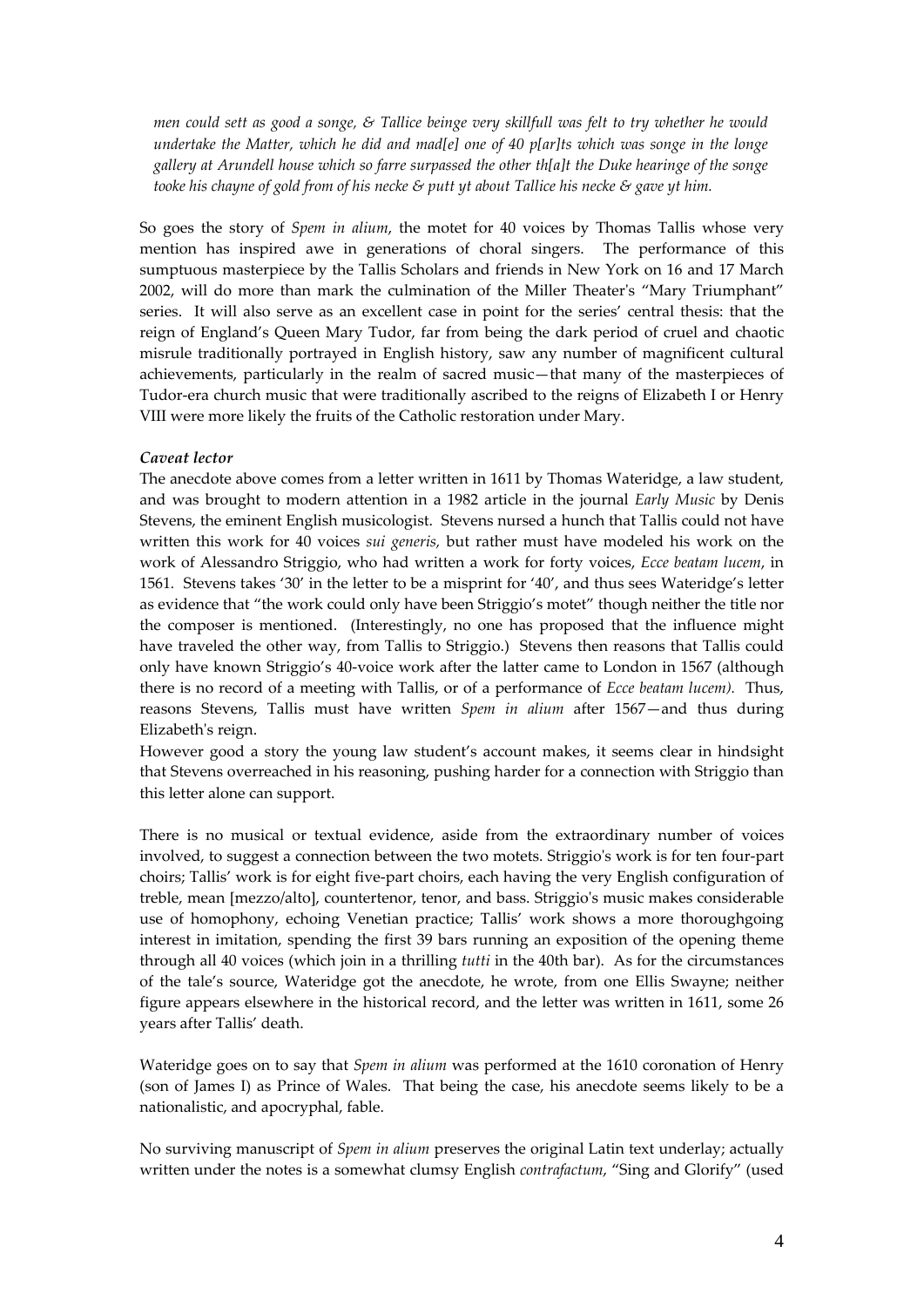at that 1610 coronation and on later ceremonial occasions), with the Latin written separately at the bottom. This fact is often taken to indicate that *Spem* must come from Elizabeth's reign. But *Spem*'s Latin text is indicated in the manuscripts as the original—and that text is drawn from the biblical book of Judith as used in the Sarum (*i.e.*, pre‐Reformation English) liturgy of the *Historia Judith*.

#### **Juditha Triumphans ‐ Mary Triumphant**

Daniel Page, in his dissertation *Uniform and Catholic: Church Music in the Reign of Mary Tudor (1553–1558),* has shown that Queen Mary was deliberately linked by court iconographers with the biblical Judith and that the troubled background to her coronation reinforced that connection. While Mary's claim to the throne should have been undisputed (her father, Henry VIII, listed her in line of succession immediately after her younger half‐brother Edward), John Dudley, the Duke of Northumberland, had another scheme in mind. He persuaded the boy king Edward VI to pass over Mary and Elizabeth in favor of his own daughter-in-law, Lady Jane Gray, who famously reigned for nine days. In a stunning show of strength, Mary mustered her supporters, rode triumphantly into London to claim the throne, and beheaded the traitorous Northumberland.

Briefly, the story of Judith (as related in the Apocryphal book of the same name) runs thus: Judith (read: Mary), a pious and beautiful widow, defends her homeland from the Assyrian army by cutting off the head of its treacherous commander Holofernes (read: Northumberland). At the time of Maryʹs coronation, the story of Judith would have been very fresh in the minds of the English, as it was rehearsed as a part of a short "season" in the Sarum liturgical calendar called the *Historia Judith.* Page points out that in 1553—the year of Maryʹs coronation—the *Historia Judith* fell on the days immediately preceding the coronation itself, September 24–30, 1553. On the final day, September 30, Mary made her triumphal entry into London, where she was crowned Queen the following day, October 1. She had beheaded Northumberland only weeks before, on August 22. The parallels to Judith could not have been plainer to the populace of London.

### **Circumstantial evidence**

The earliest surviving evidence of *Spem in alium*'s existence is in a catalogue of the library at Nonsuch Palace made in 1596 lists "a song of fortie partes, made by Mr. Tallys". Denis Stevens takes this as further evidence of the motet's Elizabethan dating; I am persuaded that the circumstances argue all the more strongly for *Spem's* Marian provenance. The longdemolished Nonsuch Palace was the last and most lavish of the great building projects undertaken by Henry VIII. Mary inherited Nonsuch upon her accession, and in 1556 she sold it to Henry Fitzalan, 12th Earl of Arundel. Fitzalan's son-in-law, Lord Lumley, inherited the house at his death. Under Fitzalan (and, later, his son-in-law Lord Lumley), Nonsuch was a great center for the Catholic cause and a hotspot for Catholic music. Stevens has suggested that Thomas Howard, Fourth Duke of Norfolk, was the "Duke of \_\_\_\_\_\_" in Wateridge's letter and that he commissioned Tallis' masterwork for performance at Nonsuch ("Arundell house").

Thomas Howard was, Stevens tells us, "the last of Englandʹs four dukes to survive the years of strife that bridged the reigns of Edward VI and Mary I. Somerset had been executed in 1552, Northumberland in 1553, and Suffolk in 1554." But Howard did not merely "survive" Mary's reign-it was she who restored the title of Duke to him and his family. On her accession, Mary restored the earldom to Thomas's grandfather (his father Henry, Earl of Surrey, had been executed under Edward VI); on his grandfather's death in 1554, Thomas rose to the title.